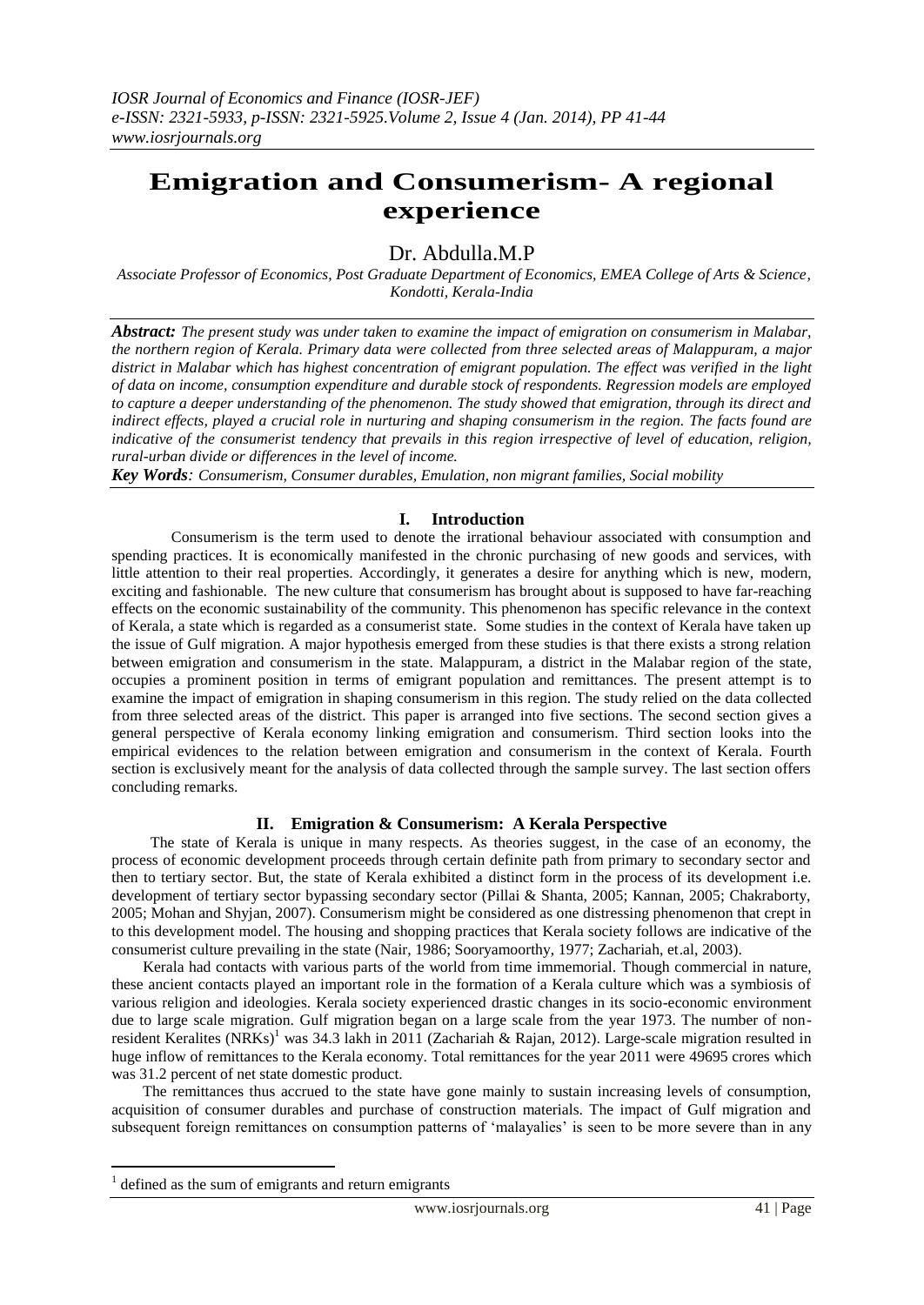other region in India. The impacts of emigration on consumerism may be divided into two groups as direct and indirect. The changing life habits and spending spree associated with the increase in income may be included in the first part. The behaviour of emigrants and their relatives are shaped under the influence of the life habits at the destination. The latter includes the emulative behaviour especially among non-migrant families. Such behaviour is often facilitated by the waves of income which also is the offspring of emigration.

## **III. Impact Of Emigration On Consumerism: Some Empirical Evidence**

 The effect of migration on the possession of household consumer durables can be seen in two ways. First, it is found that the incidence of possession of household consumer durables is much higher among the migrant households compared to that of the non-migrant households. Secondly, a comparison of emigrant households among themselves by the duration of emigration has shown a positive association between possession of household consumer durables and duration of migration. Similar trend could be seen in the case of quality of houses and their sizes as well as number of vehicles and their types. The study by Zachariah and Rajan (2012) found that about 41.3 percentage of the houses of the Non-resident keralites (NRKs) in 2011 were either 'luxurious' or 'very good'. The corresponding proportion was only 24.2 percent among the non-NRKs. An examination of this and related facts suggests that remittances are used mainly to acquire a variety of consumer goods as well as land and houses, vehicles and household accessories. These findings substantiate a strong positive relation between remittances and consumerism in Kerala.

 Emigration has also played very positive role in bringing about a broader distribution of income and wealth in the society as also ensuing social mobility. The broader the distribution of income and wealth, the wider is the opportunity it offers for consumerist behaviour. Social mobility gives ample scope for consumerism since the individuals may resort to this behaviour in order to gain recognition of aspirant groups and to identify themselves with them.

 Emulation, whose existence and persistence have a direct link with emigration, plays an important role as a decisive factor of consumerism. It oils its pace and determines its extent. Emulation has been considered a way of achieving status in the society. It is proposed that those in the lower echelons of society sought to emulate the life style choices of the upper and middle classes through fashion, travel and food tastes (McKendrick et al., 1982 *cited in* Mansvelt, 2005). By emulation, new consumers sought to demonstrate their worth and class in the society.

 In order to indicate their power and status as well as their difference from others wealthy people engaged in conspicuous displays and practices of consumption. The act of emulating such group nurtured a race between upper classes that used to distinguish and immediate lower classes that used to chase through imitation. Gulf migrants, on their return, brought home modern gadgets of high quality and luxurious appearance which caused sensation among the population. As a result, possession of durables has become a craze and people used to accumulate their earnings to purchase foreign gadgets.

 Housing and its premises are the major source of emulation in Kerala society. The rich, with their fortune, went on outdoing others and the middle as well as the lower income groups tended to emulate them quickly. Multiplicity of huge houses and mansions found throughout the state may be the offshoots of this behavioural pattern. Emulation and outspending behaviour were also explicit in the costly materials used for the flooring of the houses. Another mode of emulation we found is in the case of furnishing of the houses. Marriages, festivals and receptions are some other major areas where spending extravaganza is very extensive indicating emulative behavior. Migration and constant contact with the outside world have changed the mind set of the society. In the new situation, consumption of things which bear a demonstrative and luxurious appeal earned acceptance in the society.

 The following section looks into the extent of positive association between emigration and consumerism in the light of sample data.

## **IV. Emigration & Consumerism: The Case Of Malappuram**

 From the observation, it could be perceived that Malabar is the most consumerist region of the state. Migration studies came out with clear evidence of the highest concentration of emigrant population in Malabar region. Four districts of this region, namely, Malappuram, Kannur, Kozhikkode and Palakkad constitute about 44 percent of the state"s emigrant population (Zacariah & Rajan, 2012).

 It is found that Malappuram district is one of the largest contributors of the emigrant population to the state and is standing ahead among the districts as the second largest recipient of the remittances. Even now Malappuram district is sending out the largest number of emigrants. The remittances that the district earns come to about 46 percent of the district domestic income (Pushpangadan, 2003). Though the impacts of factors like migration, contacts with the outside world, emulation, etc, are distributed throughout the state, their influence is felt to be more explicit in the Malabar region in general and Malappuram district in particular. Considering the facts in their entirety, an attempt is made to examine the problem based on the data collected from this district.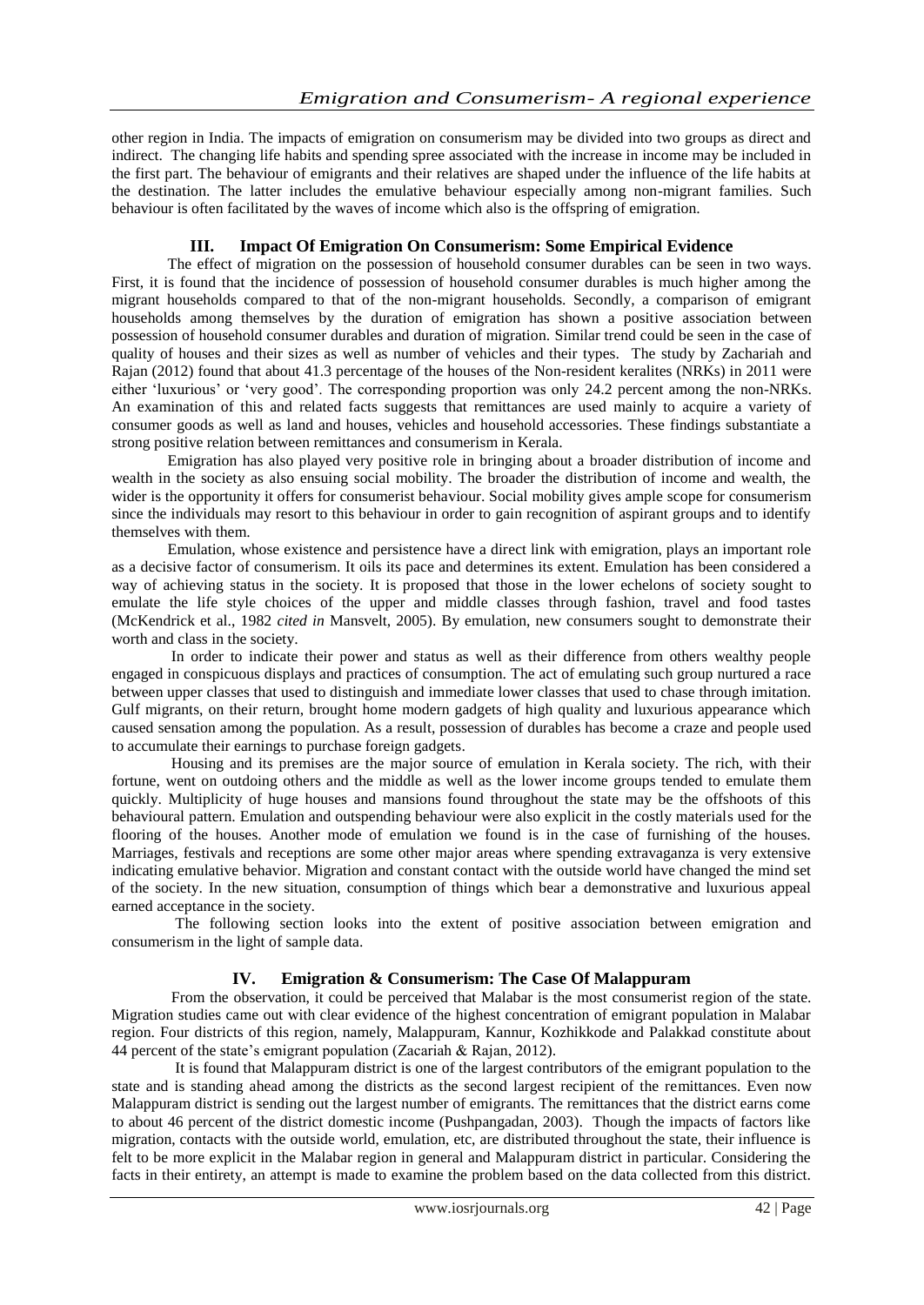The three areas so selected for collecting primary data are one each from two municipalities (Manjeri and Perinthalmanna) and one from Vengara panchayat.

 In the sample we found that the households with at least one emigrant in the sample area are 32 percent. Of this, 31 percent have more than one emigrant. The influence of emigration is clearly reflected in the purchase of durables and spending habits of the locality. For a deeper understanding of the influence, two multiple linear regression models have been tried with the relevant data: one to examine the influence on consumption expenditure as such and another to examine the influence on the expenditure on non-food total. The models framed are:

$$
E_c = a_0 + a_1 Y + a_2 M + u \qquad & \qquad E_{NF} = a_0 + a_1 Y + a_2 M + u
$$

Where,  $E_c$  = total expenditure on consumption;  $E_{NF}$  = expenditure on non-food items, Y = income of the family;  $M =$  emigrational status of the family; where 1 for migrant & 0 for non-migrants; and  $a_i =$  coefficients<sup>2</sup>. The models give the following results (Table 1).

|                  |                     |                    | <b>THOLD II Regi Coolon</b> I County |                                |  |  |
|------------------|---------------------|--------------------|--------------------------------------|--------------------------------|--|--|
| Model - I        |                     |                    |                                      | $\textbf{Model} - \textbf{II}$ |  |  |
| $E_C = \int$     | <b>Coefficients</b> | Adj $\mathbf{R}^2$ | $E_{\text{NFT}} =$                   | <b>Coefficients</b>            |  |  |
| <b>Constant</b>  | 10211               |                    | <b>Constant</b>                      | 6899                           |  |  |
|                  | (20.06)             |                    |                                      | (15.07)                        |  |  |
| <b>Income</b>    | 0.326               |                    | <b>Income</b>                        | 0.282                          |  |  |
|                  | (23.94)             | .741               |                                      | (23.00)                        |  |  |
| <b>Migration</b> | 3085                |                    | <b>Migration</b>                     | 2896                           |  |  |
|                  | (6.81)              |                    |                                      | (7.11)                         |  |  |

**TABLE 1: Regression results**

Note: \* = coefficients are significant at 1 percent level; Figures in parentheses are corresponding t-values

Models explain 74 and 73 percentages respectively of variations in the dependent variables. Both the models have strong autonomous consumption elements i.e., Rs 10211 & Rs 6899 respectively. This denotes that a level of consumption expenditure exists irrespective of the determinants we considered. This is plausible and could be explained in terms of biological necessity. Among the explanatory variables, income (Y) is the most influential with the coefficients 0.326 and 0.282 respectively. This shows that one unit change in Y, holding other variables constant, can bring about 0.326 unit change in consumption expenditure & 0.282 unit changes in consumption expenditure on non-food total. The coefficient 3085 of the dummy variable M (emigration) in the first model denotes that a change in the category of families from non-emigrants to emigrants brings about a change of rupees 3085 in consumption expenditure. This implies that monthly consumption expenditure among emigrant households is higher than that of non-emigrants by an amount of rupees 3085. Thus the model clearly depicts the dominance emigration as a determinant of consumption expenditure, a general tendency that prevails in the state. Similarly, the coefficient of dummy variable M in the second model also is a big positive number (2896) showing that emigrants as a category differ from non-emigrants in the case of consumption expenditure on nonfood total by a margin of rupees 2896. The foregone regression analysis has substantiated a strong positive relation between emigration and consumption expenditure in the study area.

 The autonomous element in the model is indicative of a level of consumption irrespective of determinants we have considered. The existence as well as the magnitude of this positive constant itself is indicative of the strong consumerist tendencies that prevail in the state. From the observation, it could be concluded that emigration exert its strong influence in shaping and nurturing consumerism in the study area. Comparing the two models, we could observe that the autonomous element as well as the income coefficient is stronger in the first model.

 Apart from the regression exercises, we also looked at the consumption pattern with respect to housing, vehicles and durables. The facts revealed by our survey provided ample evidence for the existence of outdoing as also the emulative behaviour in the housing sector of Kerala. The sizes as well as the styles of houses were totally detached from any rational basis. The very culture of housing structure has thoroughly changed and, single-storied buildings extensively gave way to multi-storied buildings. Increasing the number of rooms, with enough space has become a fashion of the day. About 91.4 percent of the houses we surveyed have more than 7 rooms.

 Barring the houses, the major source of emulation and of spending extravaganza was found in vehicles. As disclosed by our survey, 97 percent of the 232 households have at least one vehicle of their own (see Table 2). Among them, 112 households (49.56%) have at least two vehicles; whereas, the households with more than two vehicles were 33 (14.6%) in number. The survey revealed that 76.72 percent of the respondents (178) possess cars of their own. Among them, 18.54 percent (33) have more than one car. As the cars possessed were meant

1

<sup>2</sup> Among the explanatory variables, emigrational status is employed as dummy variable